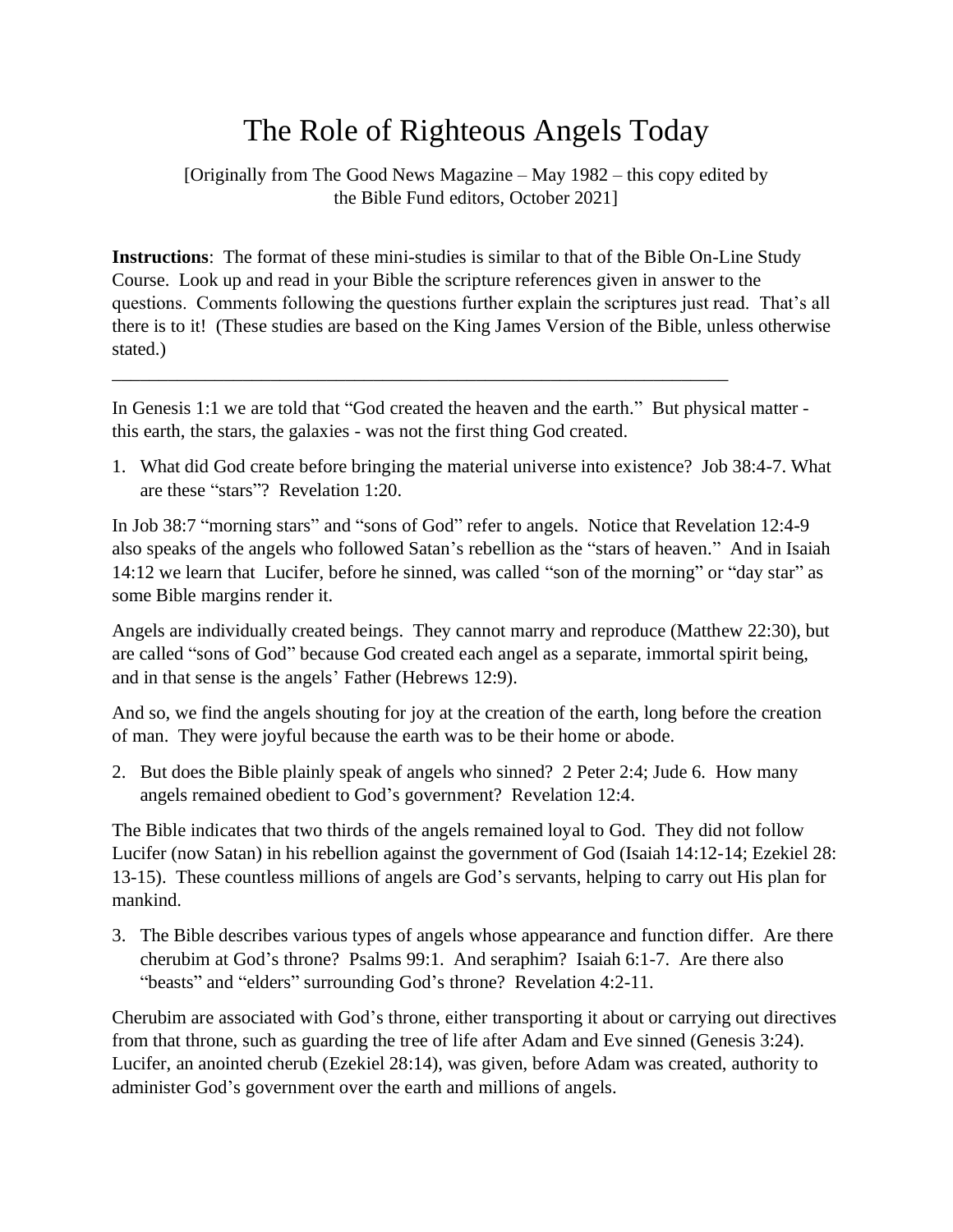The best description of cherubim is found in the book of Ezekiel. In chapters 1, 9 and 10, we read of cherubim transporting God's throne. They are large, powerful, apparently four-faced creatures with four wings.

The seraphim seem to bear a general resemblance to the human figure and have six wings, whereas the four "beasts" or, better translated, "living creatures" appear to have the combined features of cherubim and seraphim. No description of the 24 elders is given in the Bible except that they are dressed in white clothing, each having a golden crown on his head.

- 4. Does God also have angels who continually walk through the earth to observe and report to Him overall conditions? Revelation 5:6; Zechariah 4:10; 2 Chronicles 16:9. Do other untold millions of angels serve God at the throne, in heaven, from which God rules the universe? Daniel 7:9-10.
- 5. In Hebrews 1 and 2 the apostle Paul speaks about the difference between man and angels. Are we told that "the world to come" will not be ruled by angels? Hebrews 2:5. But if we become the Spirit-born sons of God, are we promised rulership over angels? Hebrews 2:6-8; 1 Corinthians 6:2-3.

Although man has been made a little lower than the angels for now, in the future he will be placed over all of God's creation including angels.

6. In what other way, besides composition, do angels and man differ? Hebrews 1:5, 13.

Man, now lower than angels, has a destiny far higher! Man was created to be literally begotten by God's spiritual reproductive process and then actually be born into the divine God Family. Angels are not begotten and born of God. Angels are not destined to become part of God's Family.

7. What is God's purpose for His created angels? Hebrews 1:7, 14. Are Spirit-begotten Christians the "heirs" Paul is talking about? Romans 8:16-17; Galatians 3:26-29; 4:6-7.

Angels, higher than man is now, were created to be God's servants, messengers and representatives in God's universe-ruling government. Angels are commissioned to minister to the Spirit-begotten children of God, who are His spiritual heirs.

To illustrate the primary activity of God's angels today, we might consider the status of the young son of a wealthy man. While still a child, the son is under the care of an adult servant or guardian chosen by the boy's father. The servant is older, farther advanced in knowledge, much more developed physically and mentally − but has much less potential. For when the son is mature, he will inherit his father's wealth and power. Therefore, the servant, older and more mature, is only a servant ministering to the young heir. Likewise, angels are ministering to Spirit-begotten humans today.

8. Do God's children have assigned to them angels who are in close contact with the Father in heaven? Matthew 18:10.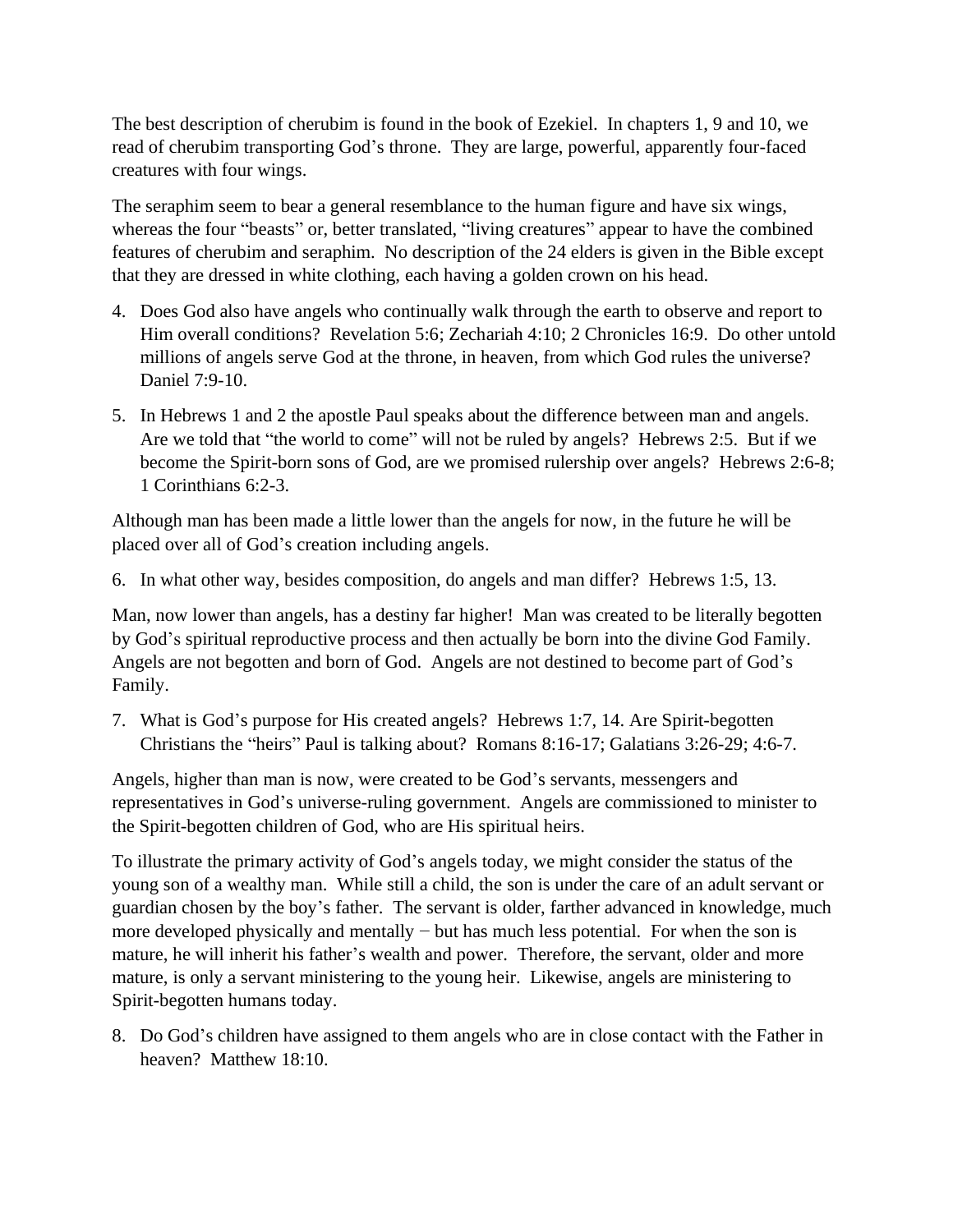9. Are Angels powerful? 2 Peter 2:11. Do the angels of God keep close to God's obedient children to protect them from accidents, calamities, plagues and other evils? Psalm 34:7; 91:1-12. Will God's angels also fight our enemies? Psalm 35:1, 5-6.

God's angels are assigned to help God's heirs along the road to eternal life − to save them from premature death and accidents, to fight their battles and to protect them from the devil and his demons.

10. Do God's holy angels have the power to sometimes manifest themselves in the physical likeness of men in order to carry on their duties? Daniel 9:21; Hebrews 13:2. Also read Genesis 18 and 19:1-22.

Angels are also messengers. They appeared to Abraham, Lot, Hagar, Moses, Gideon, Elijah and many of the prophets and apostles. When God's angels manifest themselves to human beings, they do so in the form of ordinary men. Paul points out in Hebrews 13:2 that they sometimes travel incognito on God's business, not revealing that they are angels. But righteous angels never capriciously appear and disappear merely to amuse themselves or men.

- 11. Why did the prophet Elisha ask God to open the eyes of his servant? 2 Kings 6:15-17. No wonder Elisha did not fear his enemies. He saw one of God's spirit armies upon the mountain!
- 12. Did God commission a special angel to watch over the children of Israel and bring them into the promised land? Exodus 23:20-23.
- 13. Is Michael the chief guardian of the descendants of ancient Israel? Daniel 12:1. (The Revised Standard Version renders this verse: "At that [end] time shall arise Michael, the great prince who has charge of your people.")

The Bible mentions by name three angels of high rank: Lucifer (Isaiah 14:12), now Satan the devil; Gabriel, who appeared to Daniel on two occasions (Daniel 8:16; 9:21), to Zacharias, the father of John the Baptist (Luke 1:19), and later to Mary, the mother of Jesus (Luke 1:26-27); and Michael, called one of the chief princes (Daniel 10:13) and whom Jude identifies as an archangel (Jude 9). Michael is specifically assigned to minister to the 12 tribes of Israel.

14. Was Gabriel (apparently of archangel rank) sent to give Daniel understanding of visions, and even to fight spiritual battles with fallen angels ("princes") of the devil in order that God's will be carried out among the governments of men? Daniel 8:15-16; 9:21-22; 10:10-14, 20- 21.

We can see that the spirit world is teeming with activity. God works (John 5:17) and His angelic servants are busy helping to carry out his will. Satan and his demons are just as busy trying to thwart and destroy the plan of God.

15. What did an angel of God do when the civic rulers put some of the apostles in prison? Acts 5:17-20. Did this enable the apostles to continue preaching the truth of God? Verse 21.